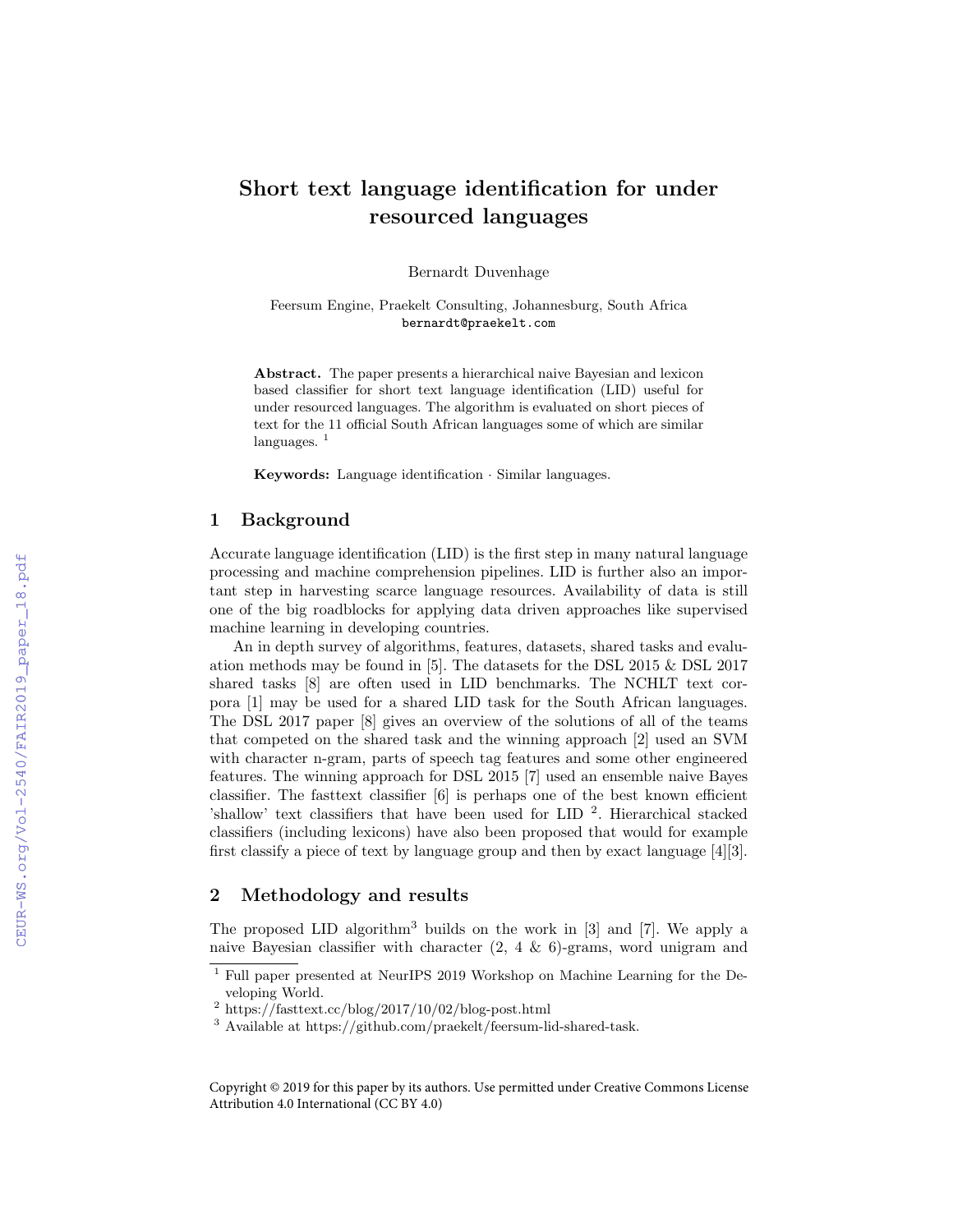#### 2 B. Duvenhage

word bigram features with a hierarchical lexicon based classifier. The algorithm is evaluated against recent approaches using existing test sets from previous works on South African languages as well as the Discriminating between Similar Languages (DSL) 2015 and 2017 shared tasks.

The naive Bayesian classifier is trained to predict the specific language label of a piece of text, but used to first classify text as belonging to either the Nguni family, the Sotho family, English, Afrikaans, Xitsonga or Tshivenda. The lexicon based classifier is then used to predict the specific language within a language group. If the lexicon prediction of the specific language has high confidence then its result is used as the final label else the naive Bayesian classifier's specific language prediction is used as the final result. The lexicon is built over all the data and includes the vocabulary from both the training and testing sets.

Table 1. LID Accuracy - The models we executed ourselves are marked with \*. The results that are not available from our own tests or the literature are indicated with '—'.

| Model                                                | Algorithm  |       |       | NCHLT DSL '15 DSL '17    |
|------------------------------------------------------|------------|-------|-------|--------------------------|
| Joulin et al. 2017 [6] $*$                           | fasttext   | 93.30 | 93.20 | 88.60                    |
| Bestgen 2017 (DSL winner) [2]                        | <b>SVM</b> |       |       | 92.74                    |
| Malmasi & Dras 2015 (DSL winner) [7] NB ensemble $-$ |            |       | 95.54 | $\overline{\phantom{0}}$ |
| Duvenhage et al. 2017 [3] $*$                        | $NB+Lex$   | 94.59 |       |                          |
| Naive-Bayes only *                                   | NΒ         | 94.36 | 94.98 | 91.89                    |
| Stacked model *                                      | $NB+Lex$   | 96.12 | 99.34 | 98.70                    |
| Stacked model (50% lex dropout) *                    | $NB+Lex$   | 94.90 | 98.06 | 96.21                    |

The average classification accuracy results are summarised in Table 1. The accuracies reported are for classifying a piece of text by its specific language label. The accuracy of the proposed algorithm seems to be dependent on the support of the lexicon. Without a good lexicon a non-stacked naive Bayesian classifier might even perform better.

## 3 Conclusion

LID of short texts, informal styles and similar languages remains a difficult problem which is actively being researched. We would like to investigate the value of a lexicon in a production system and how to possibly maintain it using self-supervised learning. We are investigating the application of deeper language models some of which have been used in more recent DSL shared tasks. We would also like to investigate data augmentation strategies to reduce the amount of training data that is required.

Further research opportunities include data harvesting, building standardised datasets and shared tasks for South Africa as well as the rest of Africa. In general, the support for language codes that include more languages seems to be growing, discoverability of research is improving and paywalls seem to no longer be a big problem in getting access to published research.